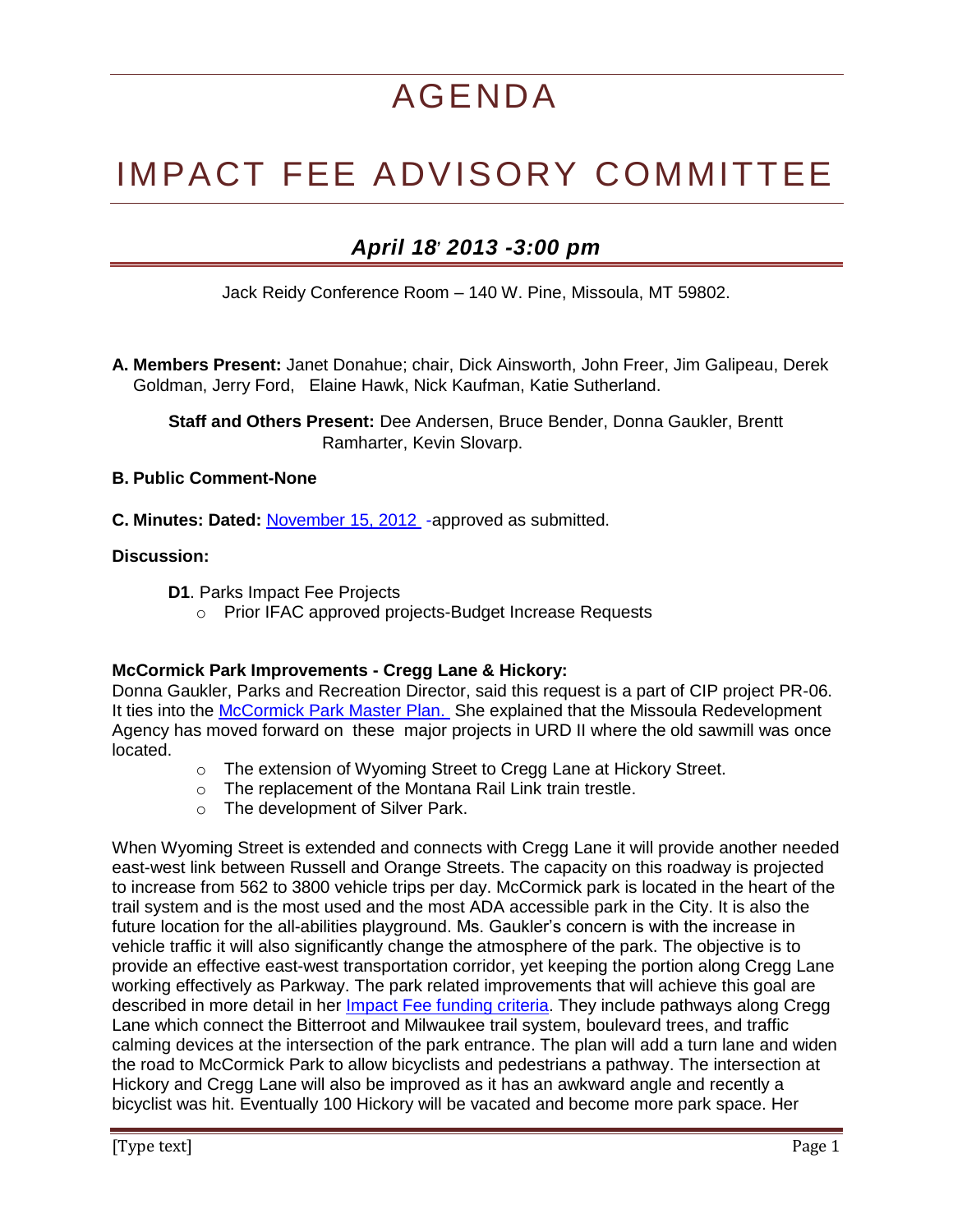proposed request for Park Impact Fee funding at this time is for \$147,402 and will include all the above improvements. She discussed the methodology that was used to calculate this amount.

City Engineer, Kevin Slovarp, addressed the critical concern for the pedestrian crossings between the McCormick Park entrance and Hickory Street. A tabled intersection will be installed and the roadway will be reduced to 2- ten- foot driving lanes with a speed limit of 25 mph. The bike lanes will be off road along the sidewalk or pedestrian pathway. There will be pedestrian islands installed as a safe place to wait for traffic. All of these improvements will take place in Phase I. Phase II will connect the pathways to the Milwaukee trail and make improvements between Cregg Lane and Orange Street to slow traffic because once Wyoming Street is connected there is a proposed 85% increase of traffic projected as people will start using it as an access to Orange Street. This project is connected to CIP S-19 and the Transportation Impact Fee funding requested is \$155,900.

Jim Galipeau asked when the developer will install a traffic light at Orange Street.

Mr. Slovarp said it will be in Phase I and it all depends on when the developer file's a plat. Essentially, this connection will take traffic off of Third Street and Broadway Streets.

Mr. Galipeau asked when the light will be installed on Russell Street.

Mr. Slovarp said it will be a part of the Russell Street Project. It's not included in Phase I, so his estimate would be sometime between 2016-2018.

Mr. Galipeau commented that this is going to take some time before its all working as intended.

Nick Kaufman said beside the old sawmill area, in the area near the Pink Grizzly there is a lot of growth happening so this will help to bring it all together.

Janet Donahue asked the committee if they were ready to vote and asked for a motion.

John Freer suggested they combine both projects and moved to approve both CIP project PR-06 and S-19 requests.

Derek Goldman seconded the motion.

Upon a voice vote, the motion carried with Nick Kaufman recusing.

**D.2** New Park Project

# **Eaton to 3rd Street.–Trail Improvement/Stair project:**

Ms. Gaukler explained that this project came from a request to vacate a small portion of Eaton Street right-of-way (4000 sq. feet) by developer, Wade Hoyt. Due to the typography it couldn't be developed into a street. He wanted to add the square footage to his proposed multi-family unit development which Parks and Recreation and the Public Works Department supported, if in exchange he would construct a pedestrian pathway to connect Eaton to 3<sup>rd</sup> Street. Due to steep terrain, stairs are needed to connect the pathway. The Parks Department requested metal stairs similar to those at Caras Park that have holes for the moisture to drop through. Metal stairs are expensive to install but will cost less to maintain and would be safer for the public. The estimate was over \$30,000 for the stairs and pathway and Mr. Hoyt asked the City to contribute to the cost. The Park Impact Fee calculation was \$9,000 for his 12- unit development, plus an additional 6 units being built adjacent to this property to the east. The total cost of the City's contribution to these stairs is \$10,000. \$9,000 of impact fees which is the approximate amount they will collect from this development and \$1,000 of cash in lieu.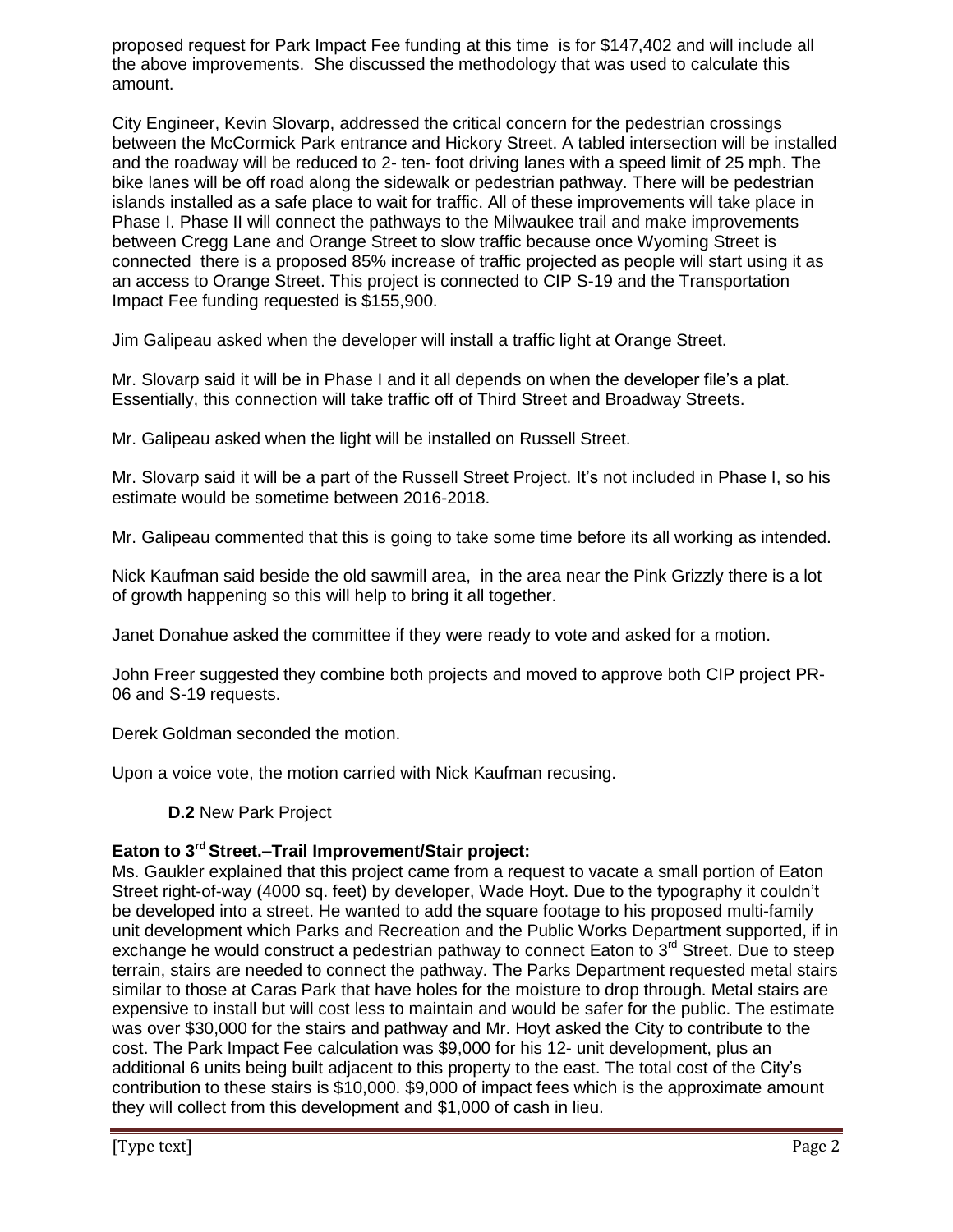John Freer asked if Ms. Gaukler had any concerns using 100% of impact fees generated from this project to pay for 30% of the cost of the stairs. He said there may be future developers that would want to do the same thing.

Ms. Gaukler said she doesn't feel it will set a precedent. She said it was similar to something they have done at 44 ranch and they used it to their advantage.

Katie Sutherland moved to approve the \$9,000 request.

Mr. Galipeau seconded the motion.

Upon a voice vote, the motion passed unanimously.

### **E1**. Transportation Impact Fee Projects

o *Prior IFAC Approved projects—Budget Increase Request*

#### *The Van Buren Reconstruction*:

Mr. Slovarp said this is a project progression with new numbers. Steve King updated the committee last fall and there is nothing new to report. The increased Impact Fee request is for \$280,000.

Bruce Bender said the project was previously approved for \$110,000. They are adding 2 more years onto the project. So now they need approval for the increased request from \$110,000 to \$280,000.

Mr. Freer moved to approve the increased request to \$280,000.

Dick Ainsworth seconded the motion.

Upon a voice vote, the motion carried with Nick Kaufman recusing.

### **S. 3 rd Reconstruction -Russell to Reserve:**

Mr. Bender said we have better numbers on this project now.

Mr. Slovarp agreed and stated that now they know the actual construction costs they have better numbers to work with. Steve King brought this to the committee last year, and since then they have done data collection, preliminary engineering and a final engineering design. There has also been a signal warrant study for a signal light at Caitlin/3<sup>rd</sup>. They have the opportunity to work with the Good Food Store, and a public or private partnership for funding a signal light there. Last year Mr. King requested Transportation Impact Fees of \$1,120,000 but Mr. Slovarp stated that amount needs to be increased by \$7,800 for a total of \$1,127,800 which is 30% of the total project.

Mr. Galipeau moved to increase the Transportation Impact Fees by \$7,800.

Ms. Sutherland seconded the motion.

Upon a voice vote, the motion passed with Mr. Kaufman recusing himself.

## **Scott/Toole Intersection:**

Last year the IFAC committee approved a \$50,200 request for the Scott/Tool intersection project based on the contingency that the MRA would fund an additional \$40,000 for the cost of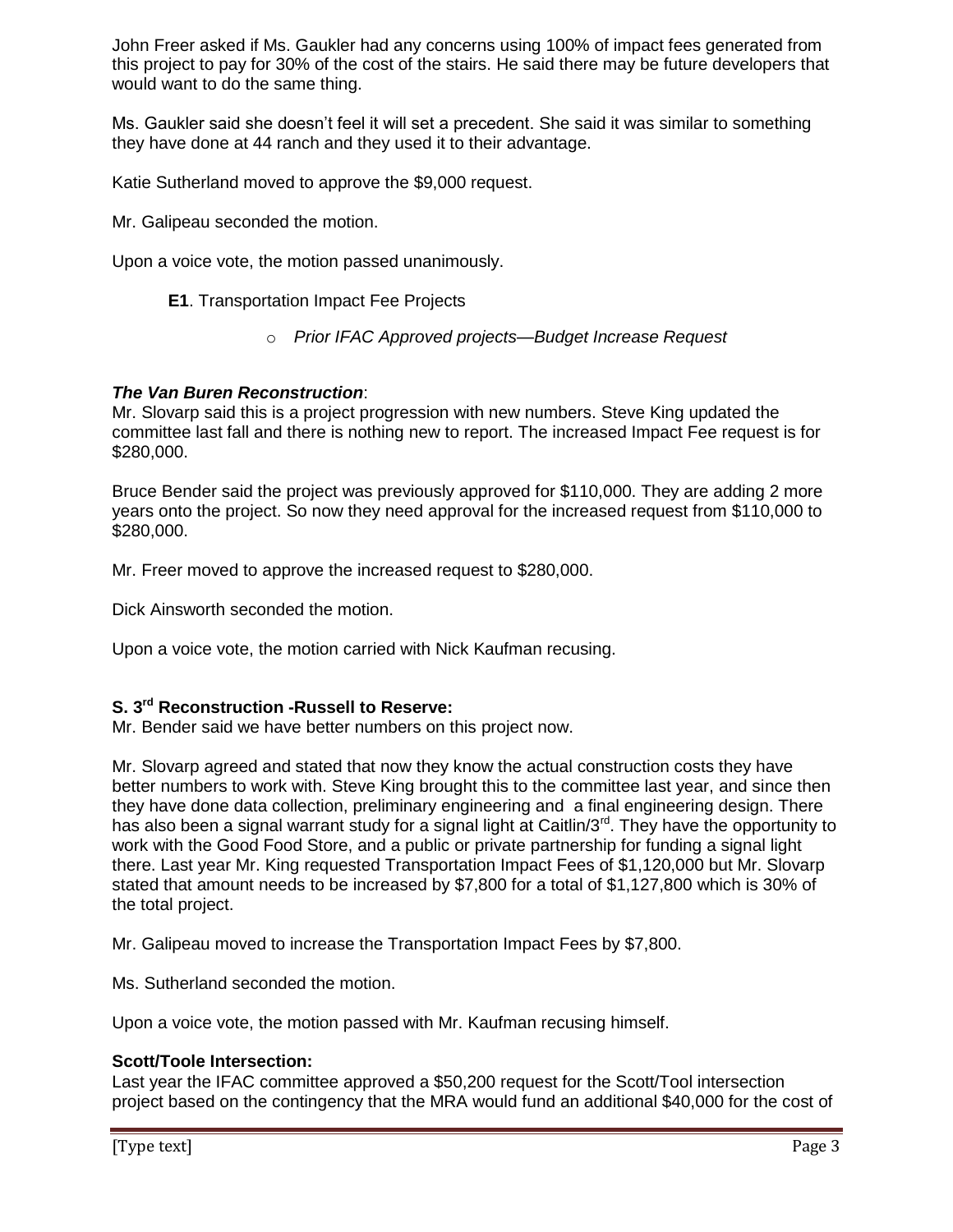Pedestrian lighting and the roundabout. The MRA board approved that request however, they had not accounted for the cost of the design of the lighting which is an additional \$10,000. The original estimate included 7 luminaires but they actually will need 10. Mr. Slovarp feels the MRA will still pay for the lighting but we will need to fund the design. We are requesting a \$14,000 increase of Impact Fees bringing the total to \$70,200 with \$6,000 already spent. This request represents 26% of the total project costs.

Mr. Galipeau asked about the additional \$26,500 of MRA funding and if it had been approved.

Mr. Slovarp said it will be real soon. We want to bid the project.

Mr. Bender asked how we will fund that.

Mr. Slovarp said Ellen Buchanan said she has a good indication that the MRA board will fund it.

Mr. Galipeau moved to approve the increase in Impact Fee funding contingent upon the MRA board approval of the additional \$26,500 of MRA funds requested.

Dick Ainsworth seconded the motion.

Upon a voice vote, the motion carried with Mr. Kaufman recusing himself.

**E2**. New projects

#### **Hillview Way Street Improvements:**

The prior proposed Hillview Way Street Improvements were strongly opposed by the public due to the perceived inequitable manner in which the assessments would have been applied to the property owners.

Presently a new concept of funding has been created which would combine an SID assessment, Road District 1 funds and Transportation Impact Fees as outlined in the [Impact](http://www.ci.missoula.mt.us/DocumentCenter/View/22047)  [Fee Funding Criteria:](http://www.ci.missoula.mt.us/DocumentCenter/View/22047)

- Impact fees to pay for design, engineering and some construction costs.
- An SID assessment to cover roadway improvements.
- Road District funds to pay for the undeveloped property, to be reimbursed by the new units upon development.

The proposed improvements would include bike lanes, curbs, sidewalks, drainage, and new asphalt pavement. Each dwelling unit would be assessed \$1,000 and bare land would not be assessed until it was developed.

Mr. Bender said they are seeking approval from the committee on the financing concept.

Ms. Donahue stated that there had already been \$120,000 of Impact Fees allocated for this project and that was to pay for the design.

Mr. Bender said yes. \$120,000 went into the design and now we are requesting an additional \$833,000 to participate in construction costs.

Mr. Kaufman asked if the percentage from the original contribution stays the same as the second contribution.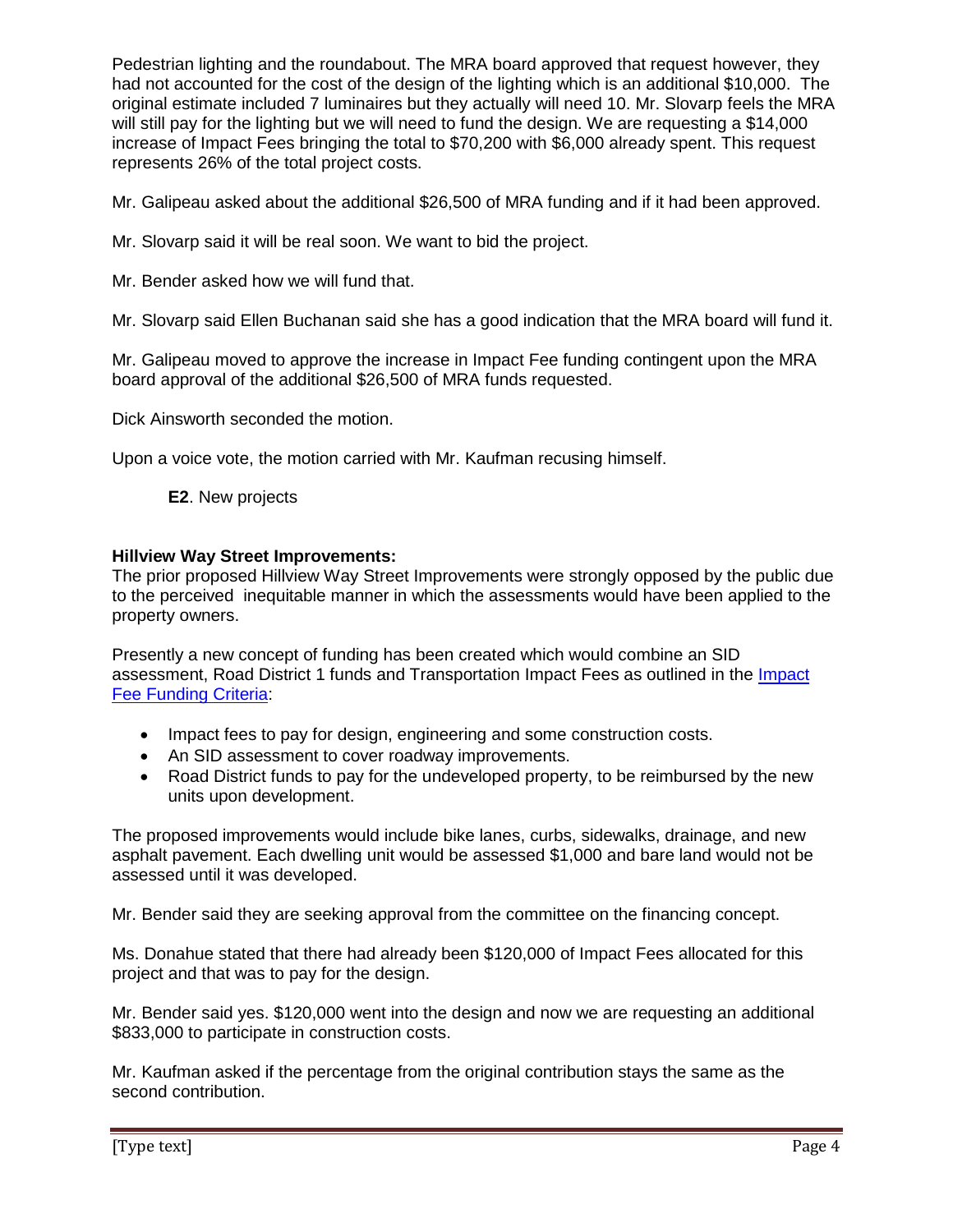Mr. Bender said yes. Our intent is to keep it at 1/3 of the total project cost.

Mr. Ramharter stated that \$864,600 would be 1/3.

Mr. Freer said he feels better about the project this time around but has concerns that they can justify 700 lots. He said he is not sure if this is what impact fees were intended for as it is not a growth area like Scott/Toole area. He said it seems like a fund grab to fund his project because the original SID failed.

Elaine Hawk asked if 700 lots was the projected number.

Mr. Bender said there were 1000 lots permitted by zoning and they scaled it down to 700. The project comes close to paying for itself.

Mr. Goldman asked if these improvements would allow for a bus stop.

Mr. Slovarp stated that he didn't believe there is room for a bus stop on the grade portion.

Ms. Hawk asked if the intent was to assess the new homes and charge the impact fee so they would be hit with both.

Mr. Bender said yes. The SID is a local improvement and the impact fee is a community fee for the bike lanes that serve the general benefit of the area.

Mr. Galipeau asked what would happen if they didn't get the \$687,000 in the assessment.

Mr. Bender said it would be carried by the road district.

Ms. Hawk asked what other ways can an SID be created besides a sub-division.

Mr. Bender said it can be initiated by City Council and is structured by the state law. There is a protest period. If you receive more than 50% of the value of the protest it won't go forward, and If we receive less than 50% it's the Councils final decision.

Mr. Kaufman asked for clarification on the deferred SID payment.

Mr. Bender replied that the bare land would not be assessed until the property was sold.

Mr. Ramharter said it would essentially be a late comer's fee and would go back into the road district because the road district is paying for that portion of the project.

Mr. Kaufman asked if this plan is written out.

Mr. Bender said no. It is only conceptual right now.

Ms. Donahue pointed out that in the past the City has brought items to the committee that weren't voted on until more information was gathered. She suggested that maybe more discussion is needed on this project before voting.

Mr. Bender said there are no immediate plans to go forward yet and there are some maps available that were created by planning that show the lots and the boundaries that may be helpful. He wanted to know if any of the voting members are opposed to the concept in general.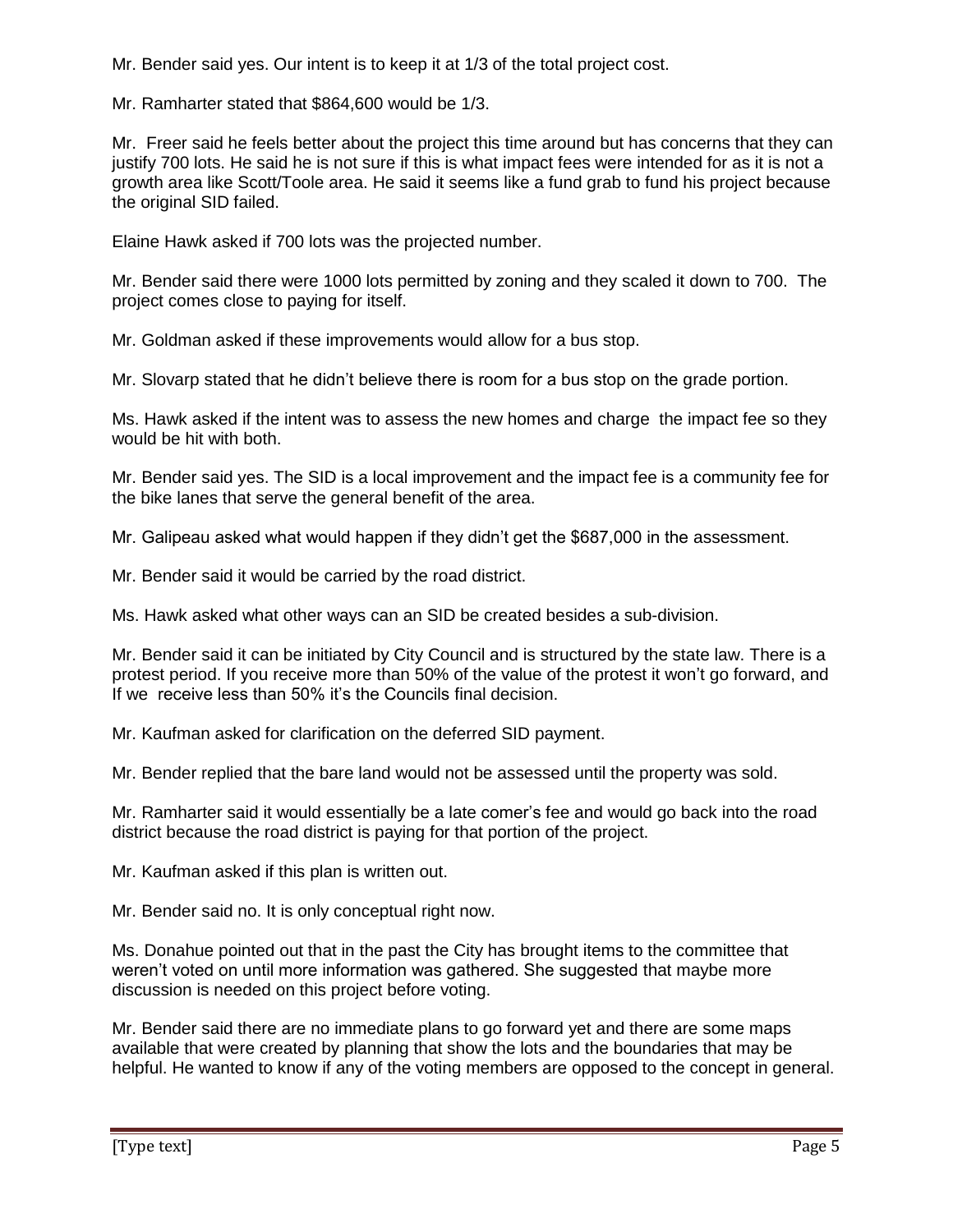Mr. Galipeau stated that he is in support of this project because the condition of the roadway is horrible. He lives in this area and feels that when it's in your own backyard so to speak, it's easier to support. In regards to the bare land, the City may think there is the possibility for future development but what if land covenants forbid it. He also questioned how accurate the 700 number of lots are.

Ms. Hawk asked if someone could be hit with triple fees for example; a subdivision fee, an SID and Transportation Impact Fee.

Mr. Bender said no. If it's not developed before the SID is created then it's afterward.

Mr. Kaufman says he likes the creative way this idea has developed, but would like more information. He would like to see the SID boundaries and the land use map and projections. He wants to make sure that once the SID is created and you waive the right to protest the SID, that in the future property owners will not get hit twice for the same improvements along Hillview Way.

The committee discussed holding another meeting in the near future for City staff to answer questions and provide the requested information.

The date selected was May 30, 2013 at 3 pm.

**E3**. Councilman Bob Jaffe's Blog on Impact Fees

Ms. Donahue stated that she read Mr. Jaffe's blog and thought a discussion would be appropriate to address how the Council maybe considering how impact fees affect economic development. She said she is hoping that this issue will come into this committee for discussion. She said there was a question raised as to whether impact fees could be waived if the project created jobs.

Mr. Bender said he had already responded to Councilwoman Copple's question regarding Impact Fees being tied to job growth. According to state law, the only exception on Impact fees is if you do your own transportation analysis and find that the trip generation is less than the ordinance then you can get a reduced Transportation Impact Fee, which has been done in the past. Otherwise, if you're looking to incentivize development, he suggested going through the MRA with Tax Increment Financing and then you may offset some impact fees or go to the General Fund.

The meeting adjourned at 5:12 pm.

Respectfully submitted,

Dee Andersen.

Supporting Documents:

[Minutes dated April 19, 2012](http://www.ci.missoula.mt.us/archives/95/120419.pdf) [Impact Fees McCormick Park Improvements Cregg-Hickory](http://www.ci.missoula.mt.us/DocumentCenter/View/22046) [CIP-PR-06 McCormick Park](http://mt-missoula2.civicplus.com/DocumentCenter/View/22048) [CIP –New S-19 Cregg Lane](http://www.ci.missoula.mt.us/DocumentCenter/View/22054) [Impact Fees Eaton to 3](http://www.ci.missoula.mt.us/DocumentCenter/View/22045)<sup>rd</sup> Trail [Impact Fees Van Buren St. Reconstruction](http://www.ci.missoula.mt.us/DocumentCenter/View/22058) [CIP –S-14 Van Buren Street Reconstruction](http://www.ci.missoula.mt.us/DocumentCenter/View/22053)